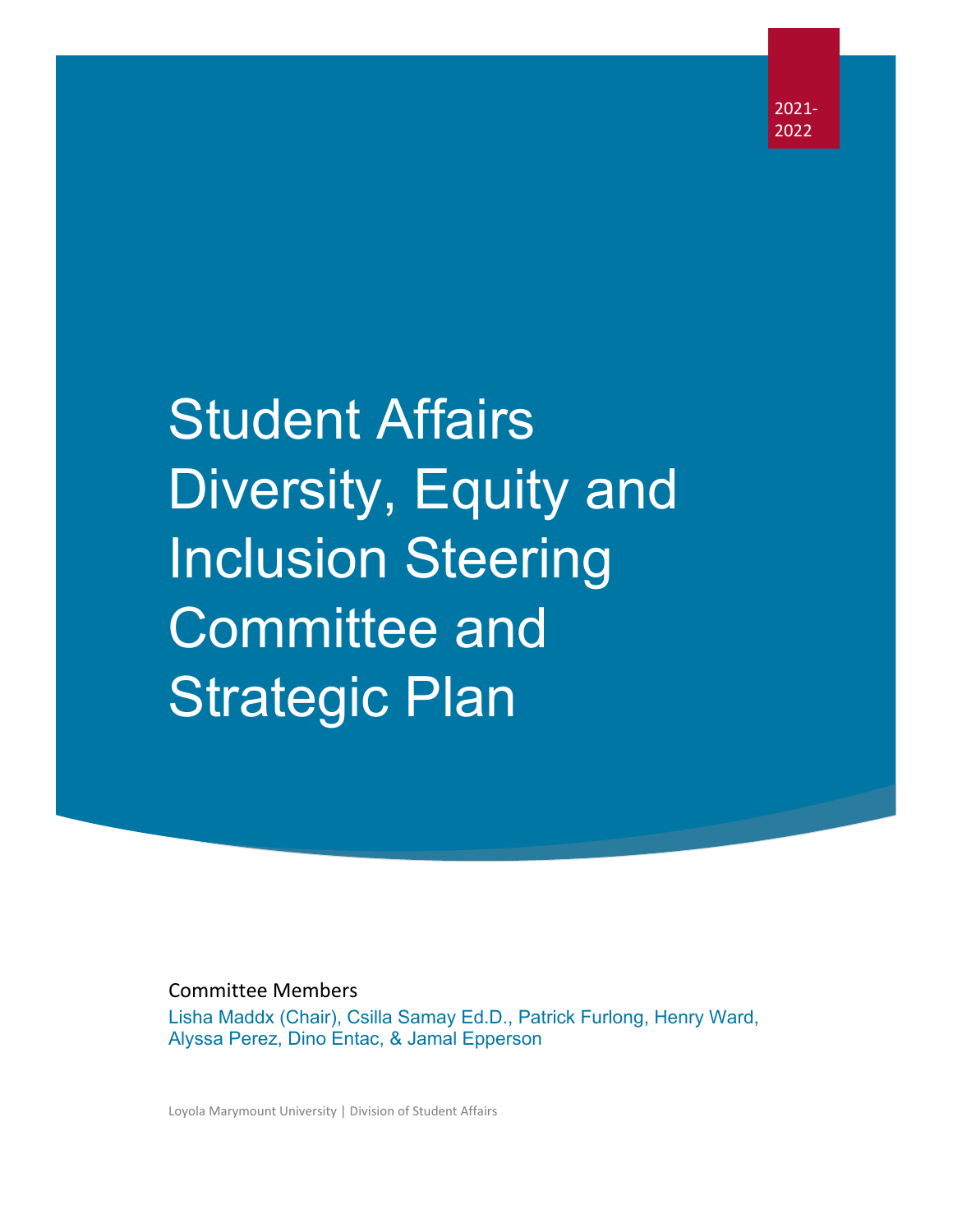## **Table of Contents**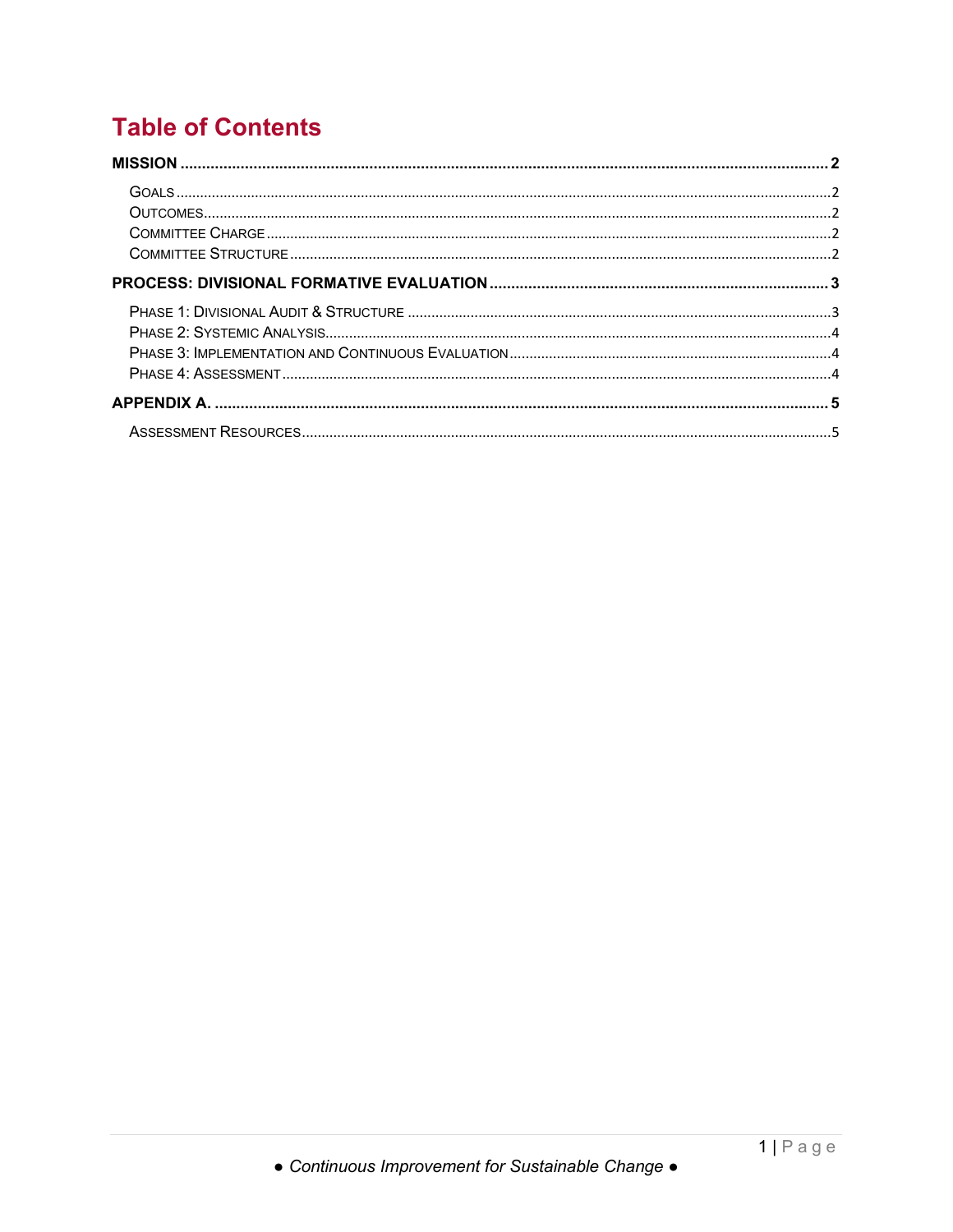## <span id="page-2-0"></span>Mission

Grounded in the Jesuit and Marymount tradition of the promotion of justice and the call to be persons for and with others, acting out of our faith, inclusive of our varied religious traditions and worldviews, towards social justice for all, the Student Affairs' initiatives focused on diversity, equity, inclusion and access (DEI+A) support the [University's](https://resources.lmu.edu/dei/initiativesprograms/thelmuanti-racismproject/)  [commitment to be an anti-racist institution.](https://resources.lmu.edu/dei/initiativesprograms/thelmuanti-racismproject/) All are welcome in this place, and it is the mission of this division to ensure that all students and staff feel included, acknowledged and heard in this shared community. Student Affair's DEI+A requires the commitment of all members of the community to shoulder the weight of this work and make individual, departmental, and divisional changes to ensure we fully realize the Jesuit mission of justice and equity for all.

### <span id="page-2-2"></span><span id="page-2-1"></span>Goals

- 1. To advise the SVPSA on DEI within the division;
- 2. To implement and manage the divisional systemic analysis;
- 3. To hold the SVPSA and division accountable for implementing DEI policies and procedures that are forward-moving, sustainable and accountable;
- 4. To advise Staff EXP, Student EXP and other programming and educational entities in the division on ways forward in DEI;
- 5. To provide content on the SADEI website and accountability dashboard.

## **Outcomes**

<span id="page-2-3"></span>*In development.*

## Committee Charge

The overarching purpose of the Student Affairs Diversity, Equity and Inclusion Steering Committee is to review policies, practices, and procedures throughout the Division to determine where we can do better regarding equity and justice for our most vulnerable populations. The committee will create and implement a strategic plan for the essential and critical work of diversity, equity, inclusion and access for staff and our students, and make this a continuous priority of the Division and university.

## <span id="page-2-4"></span>Committee Structure

In the spirt of teamwork, the steering committee will employ a shared governance model. The chair will gather the group at the beginning and end of every academic year and facilitate the creation of the year's master list of goals and outcomes for the committee, discuss strengths of the members of the committee, and assess progress. Each member of the committee will be assigned a task/topic as their primary focus for the year. To provide structure for this process, the areas for the work of the committee will fall under the following categories or groups:

• Systemic Analysis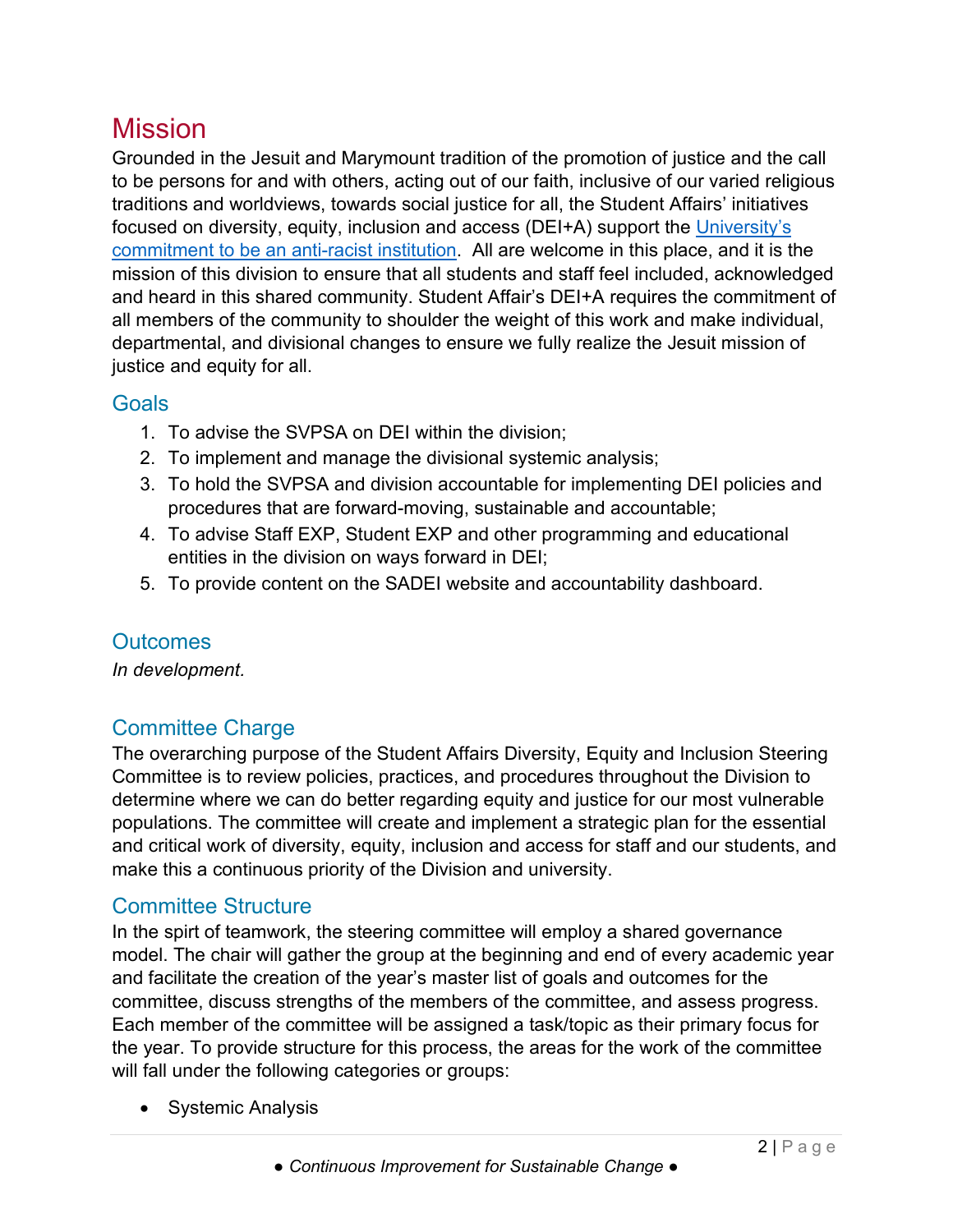- Committee Administration
- Policy and Procedure
- Assessment
- Staff EXP
- Student EXP

# <span id="page-3-0"></span>Process: Divisional Formative Evaluation

The division of Student Affairs has committed to improve its practices, policies and procedures to ensure equity and justice within. The process for sustainable and meaningful change must begin with an internal evaluation, or audit, to determine where improvement can be made. The SADEI Steering Committee proposes a formative evaluation of the division to improve our processes and organization. We will employ improvement science and its tools and methods to create meaningful sustainable change for our organization/division, and in that venture, a continuous improvement model as an evaluative strategy for change. Continuous improvement, the ongoing improvement of services or processes through incremental improvements, is a viable framework for the type of lasting change our division is committed to making. We will refer to multiple sources as we continue our work (See Appendix A.)

Systemic analysis and assessment are not solely the work of divisional departments, but that of the steering committee as well. It must be noted that the improvement phases described below will occur simultaneously and are meant to be repeated as necessary.



*Figure 1. This multidirectional cycle is used to represent a continuing sequence of stages, tasks, or events that can and will occur in any direction.*

#### <span id="page-3-1"></span>Phase 1: Divisional Audit & Structure

- Framework: Ignatian Solitary Network DEI+A Development Matrix
- Identified Themes & Recommendation: Transparency, Communication, Race in the Division, Job Security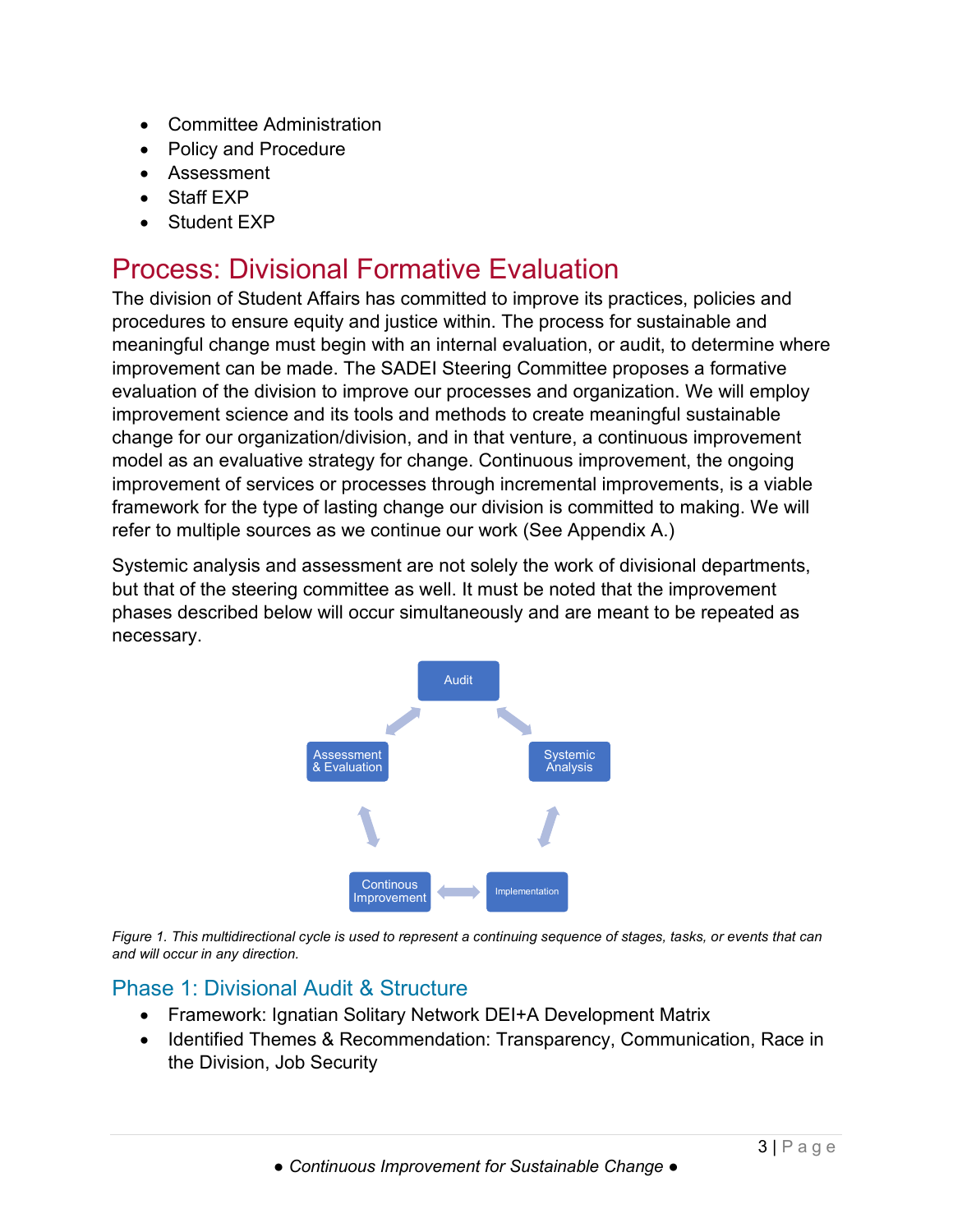#### <span id="page-4-0"></span>Phase 2: Systemic Analysis

- Departmental reviews
- Benchmarking: professional competencies, divisional infrastructure
- Framework for improvement

#### <span id="page-4-1"></span>Phase 3: Implementation and Continuous Evaluation

- Student Affairs DEI Website
	- o University climate survey results, phase 1 results and recommendations, staff resources, etc.
	- o SA Accountability page
- Education, training, and professional development opportunities and resources

#### <span id="page-4-2"></span>Phase 4: Assessment

• Equity-based assessment practices (in development)